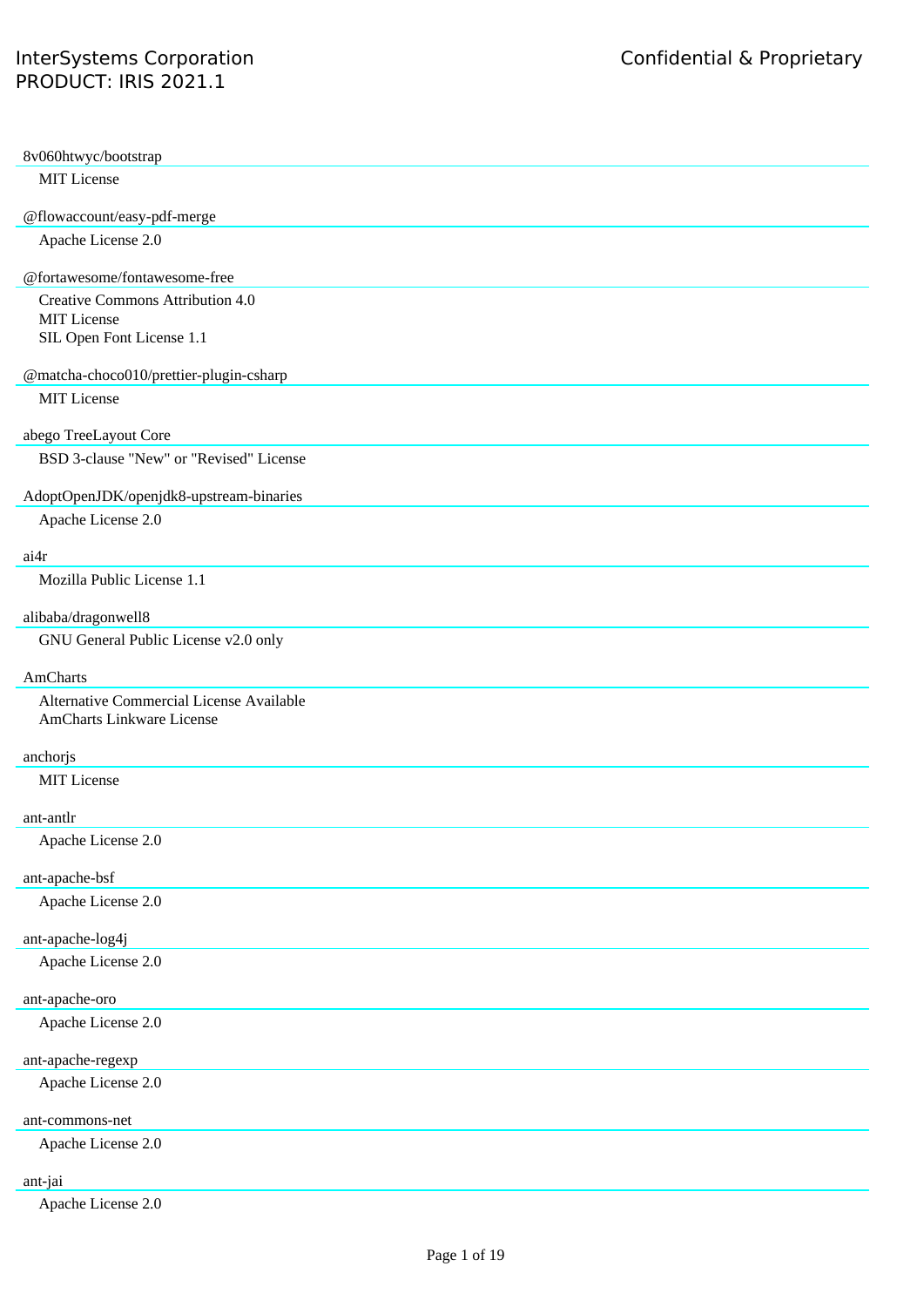### ant-javamail

Apache License 2.0

## ant-jdepend

Apache License 2.0

## ant-jmf

Apache License 2.0

## ant-netrexx

Apache License 2.0

## ant-nodeps

Apache License 2.0 W3C Software Notice and License (2002-12-31)

#### ant-starteam

Apache License 2.0

#### ant-stylebook

Apache License 2.0

## ant-swing

Apache License 2.0

#### ant-testutil

Apache License 2.0

## Ant-trax

Apache License 2.0

## ant-weblogic

Apache License 2.0

## ANTLR 3

BSD 3-clause "New" or "Revised" License

## ANTLR 4 Tool

BSD 3-clause "New" or "Revised" License

## Antlr Dot Net Runtime

BSD 3-clause "New" or "Revised" License

#### antlr-gunit

BSD 3-clause "New" or "Revised" License

#### antlr4

ANTLR Software Rights Notice BSD 3-clause "New" or "Revised" License MIT License

## AOP Alliance (Java/J2EE AOP standard)

Public Domain

# Apache Ant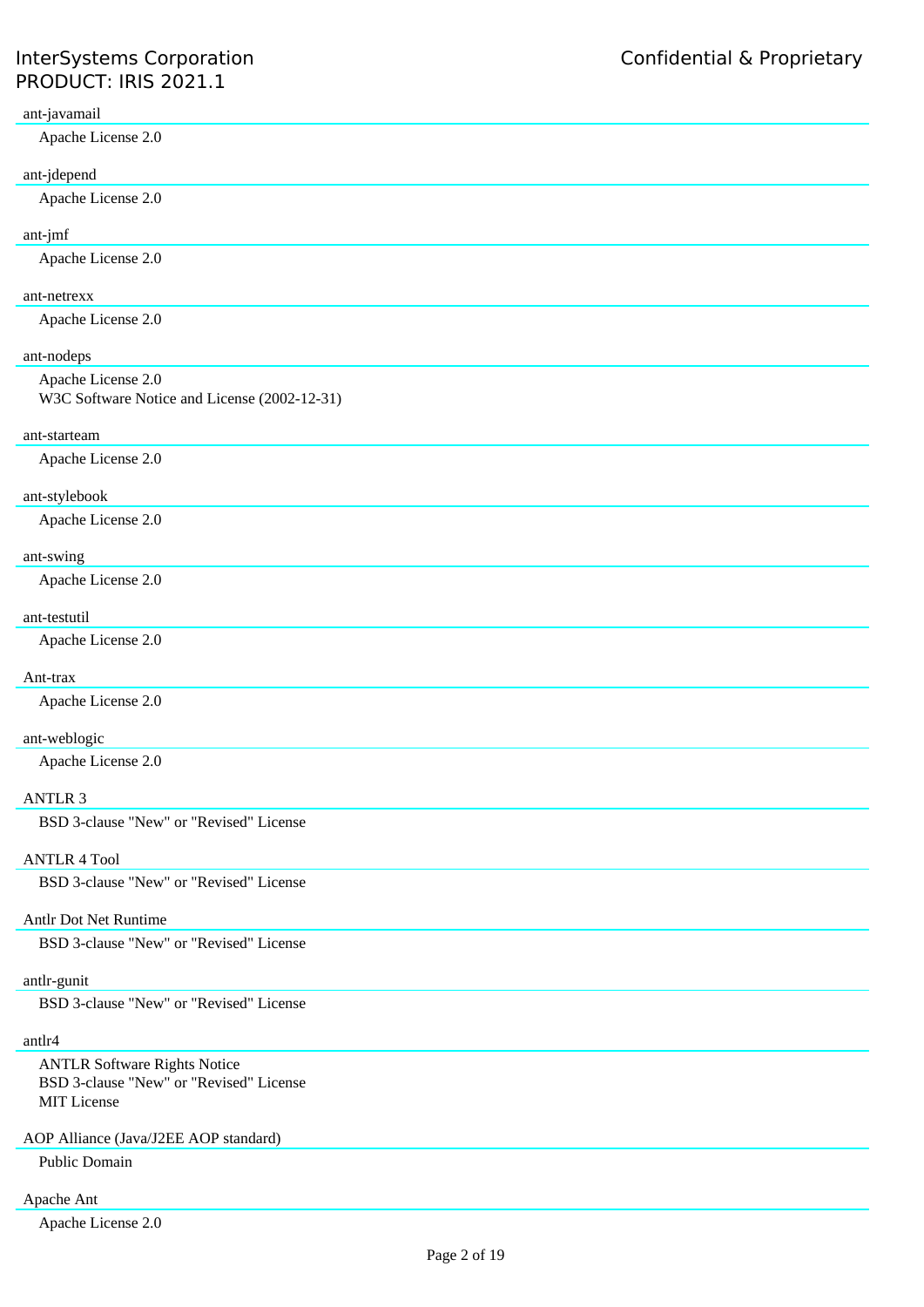| Apache Ant + Apache Resolver             |
|------------------------------------------|
| Apache License 2.0                       |
| Apache Ant + Commons Logging             |
| Apache License 2.0                       |
|                                          |
| Apache Avalon                            |
| Apache License 2.0                       |
| Apache Commons BCEL                      |
| Apache License 2.0                       |
| Apache Commons CLI                       |
| Apache License 1.1                       |
| Apache Commons Logging                   |
| Apache License 2.0                       |
|                                          |
| Apache FontBox<br>Apache License 2.0     |
|                                          |
| Apache FOP Core                          |
| Apache License 2.0                       |
| Apache FOP Events                        |
| Apache License 2.0                       |
| Apache Hive                              |
| Apache License 2.0                       |
|                                          |
| Apache HTTP Server<br>Apache License 1.0 |
| Apache License 2.0                       |
| Apache HttpMime                          |
| Apache License 2.0                       |
|                                          |
| Apache Maven                             |
| Apache License 2.0                       |
| Apache PDFBox                            |
| Apache License 2.0                       |
| Apache PDFBox Debugger                   |
| Apache License 2.0                       |
| Apache PDFBox examples                   |
| Apache License 2.0                       |
|                                          |
| Apache PDFBox for Lucene                 |
| Apache License 2.0                       |
| Apache PDFBox tools                      |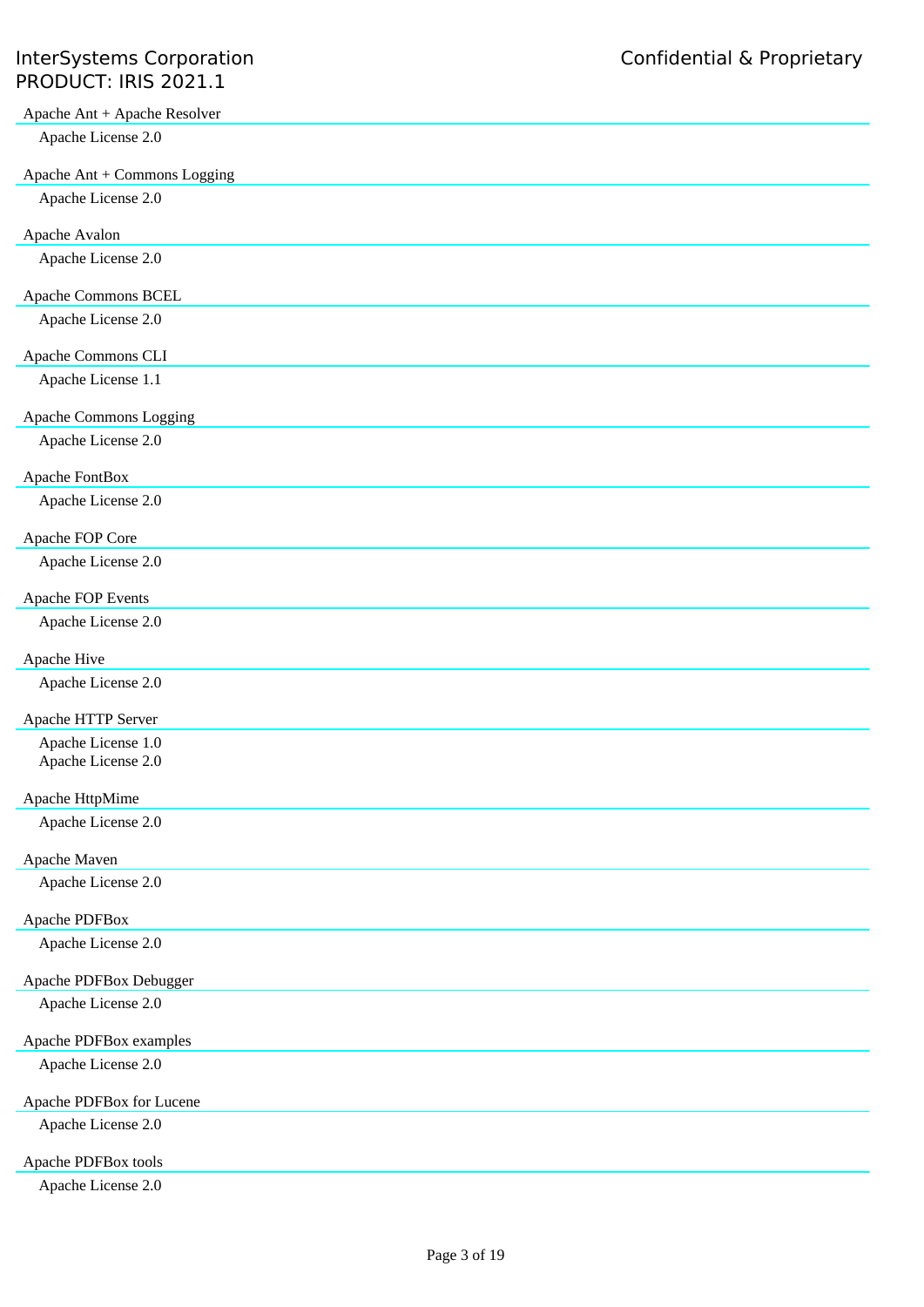# InterSystems Corporation **Confidential & Proprietary** PRODUCT: IRIS 2021.1

| Apache Portable Runtime                                                              |
|--------------------------------------------------------------------------------------|
| Apache License 1.1                                                                   |
| Apache License 2.0                                                                   |
|                                                                                      |
| Apache ServiceMix: Bundles: fop                                                      |
| Apache License 2.0                                                                   |
| Apache ServiceMix Specs: JAXP API 1.4                                                |
| Apache License 2.0                                                                   |
|                                                                                      |
| Apache UIMA Base: uimaj-json: JSON                                                   |
| Apache License 2.0                                                                   |
|                                                                                      |
| Apache Xalan (C++)                                                                   |
| Apache License 2.0                                                                   |
|                                                                                      |
| Apache Xalan (Java)                                                                  |
| Apache License 2.0                                                                   |
|                                                                                      |
| Apache Xerces2 J                                                                     |
| Apache License 2.0                                                                   |
| Apache XML Commons                                                                   |
| Apache License 2.0                                                                   |
|                                                                                      |
| Apache XML Graphics Commons                                                          |
| Apache License 2.0                                                                   |
|                                                                                      |
| Apache XmpBox                                                                        |
| Apache License 2.0                                                                   |
|                                                                                      |
| apache-dev                                                                           |
| Apache License 1.1                                                                   |
| BSD 3-clause "New" or "Revised" License                                              |
| BSD 4-clause "Original" or "Old" License<br>GNU General Public License v2.0 or later |
| Spencer License 97                                                                   |
|                                                                                      |
| apache/pdfbox                                                                        |
| Adobe AFM License                                                                    |
| Apache License 2.0                                                                   |
| BSD 3-clause "New" or "Revised" License                                              |
|                                                                                      |
| apache/xerces-c                                                                      |
| Apache License 2.0                                                                   |
| API Signature Test Plugin                                                            |
| Apache License 2.0                                                                   |
|                                                                                      |
| $apr-1$                                                                              |
| Apache License 2.0                                                                   |
|                                                                                      |
| apr-util                                                                             |

Apache License 2.0 BSD 4-clause "Original" or "Old" License ISC License libpng License zlib License Page 4 of 19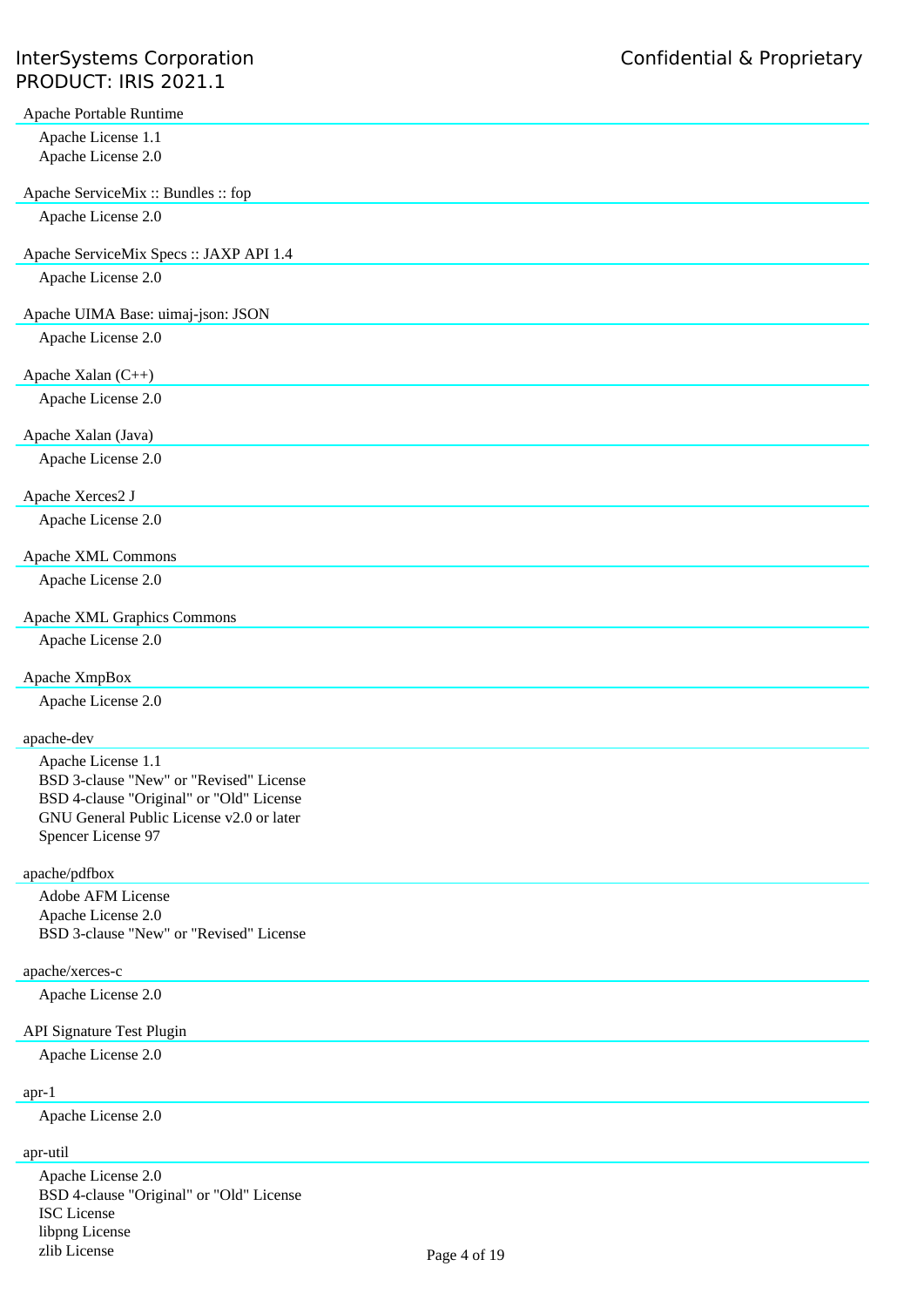# ASM

BSD 3-clause "New" or "Revised" License

## ASM Commons

BSD 3-clause "New" or "Revised" License

## ASM Util

BSD 3-clause "New" or "Revised" License

## ASM XML

BSD 3-clause "New" or "Revised" License

## asm-analysis

BSD 3-clause "New" or "Revised" License

#### Avalon Framework API

Apache License 2.0

#### avalon-framework-impl

Apache License 2.0

## babel-standalone

MIT License

## Barcode4J

Apache License 2.0

## Batik XML utility library

Apache License 2.0

## bblough/xerces-c

Apache License 2.0

## Berkeley DB

Oracle Berkeley DB License Sleepycat License

#### Blob.js

ISC License

#### Boost C++ Libraries - boost

Boost Software License 1.0

# boosted

MIT License

# Bootstrap (Twitter)

Apache License 2.0 MIT License

# Bootstrap Sass

Apache License 2.0

# bot18

MIT License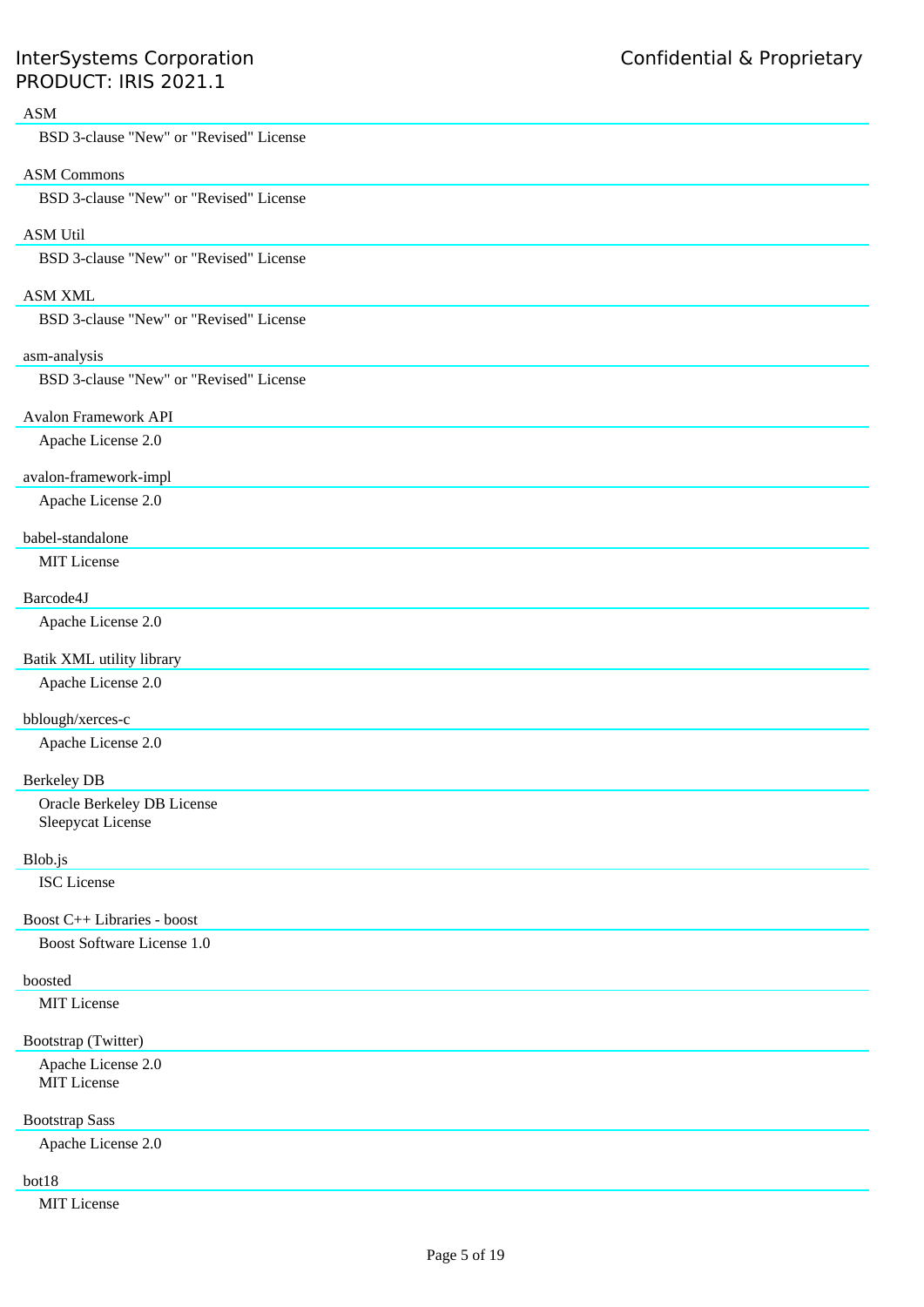| <b>Bouncy Castle</b>                                              |
|-------------------------------------------------------------------|
| MIT License                                                       |
| Bouncy Castle PKIX, CMS, EAC, TSP, PKCS, OCSP, CMP, and CRMF APIs |
| <b>MIT License</b>                                                |
| <b>Bundled Oracle Java JRE</b>                                    |
| Apache License 2.0                                                |
| GNU General Public License v2.0 w/Classpath exception             |
| Bytecoder java.xml Module                                         |
| Apache License 2.0                                                |
| carhartl's jquery-cookie                                          |
| GNU General Public License v2.0 or later                          |
| <b>MIT</b> License                                                |
| com.perfma.wrapped:com.sun.sajdi                                  |
| GNU General Public License v2.0 or later                          |
| com.perfma.wrapped:com.sun.tools                                  |
| GNU General Public License v2.0 or later                          |
|                                                                   |
| com.springsource.org.hamcrest.core                                |
| BSD 3-clause "New" or "Revised" License                           |
| com.sun.tools.attach                                              |
| GNU General Public License v2.0 w/Classpath exception             |
| com.tagtraum:libz                                                 |
| zlib License                                                      |
| Commons IO                                                        |
| Apache License 2.0                                                |
|                                                                   |
| commons-cli<br>Apache License 1.1                                 |
|                                                                   |
| compat-openssl10-debugsource                                      |
| The Open SSL License                                              |
| config - com.typesafe:config                                      |
| Apache License 2.0                                                |
| coreui                                                            |
| MIT License                                                       |
| Crimson                                                           |
| Apache License 1.1                                                |
| d3-queue                                                          |
| BSD 3-clause "New" or "Revised" License                           |
|                                                                   |

# D3.js

BSD 3-clause "New" or "Revised" License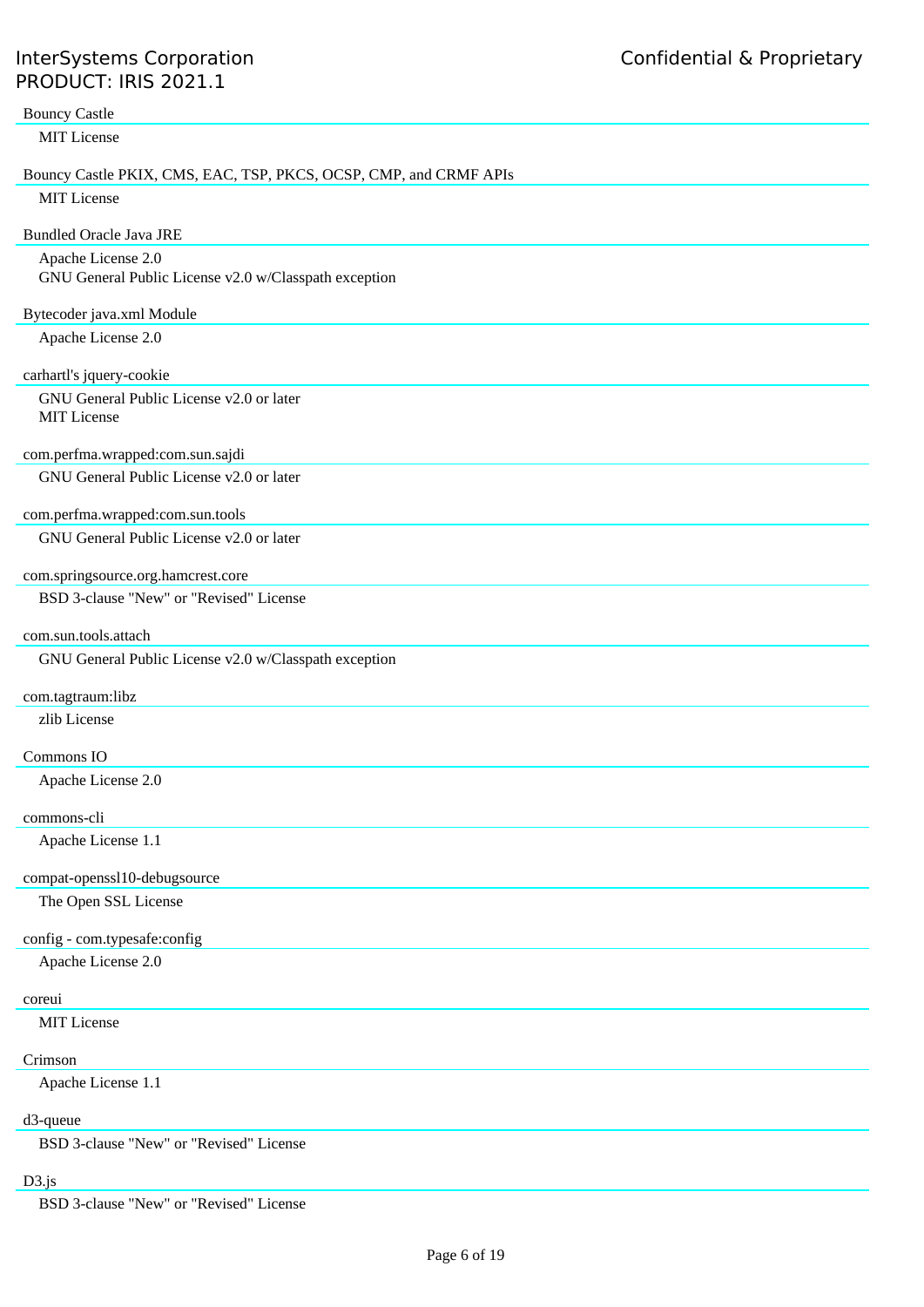## dart-client

BSD 2-clause "Simplified" License

## Datarobot AI Client API Library

Apache License 2.0

## DBPAQ

GNU General Public License v2.0 or later

## Debian Java packages Team

Apache License 2.0

#### devtoolset-4-antlr32-tool

BSD 3-clause "New" or "Revised" License

### dom4j: flexible XML framework for Java

dom4j License (BSD 2.0 +)

## DotNetOpenAuth

Microsoft Public License

#### dropzone-secure

MIT License

## dz

BSD 3-clause "New" or "Revised" License

## eclipse-m2e-antlr

Eclipse Public License 1.0

## Entity Framework

Apache License 2.0 Microsoft .NET Library License Microsoft OpenXML SDK License

#### error-prone javac

GNU General Public License v2.0 w/Classpath exception

#### esc

GNU General Public License v3.0 or later

## expeyes-firmware-dev

GNU General Public License v3.0 only

## featherlight

MIT License

## ffi

BSD 3-clause "New" or "Revised" License

## fop

Apache License 1.1 Apache License 2.0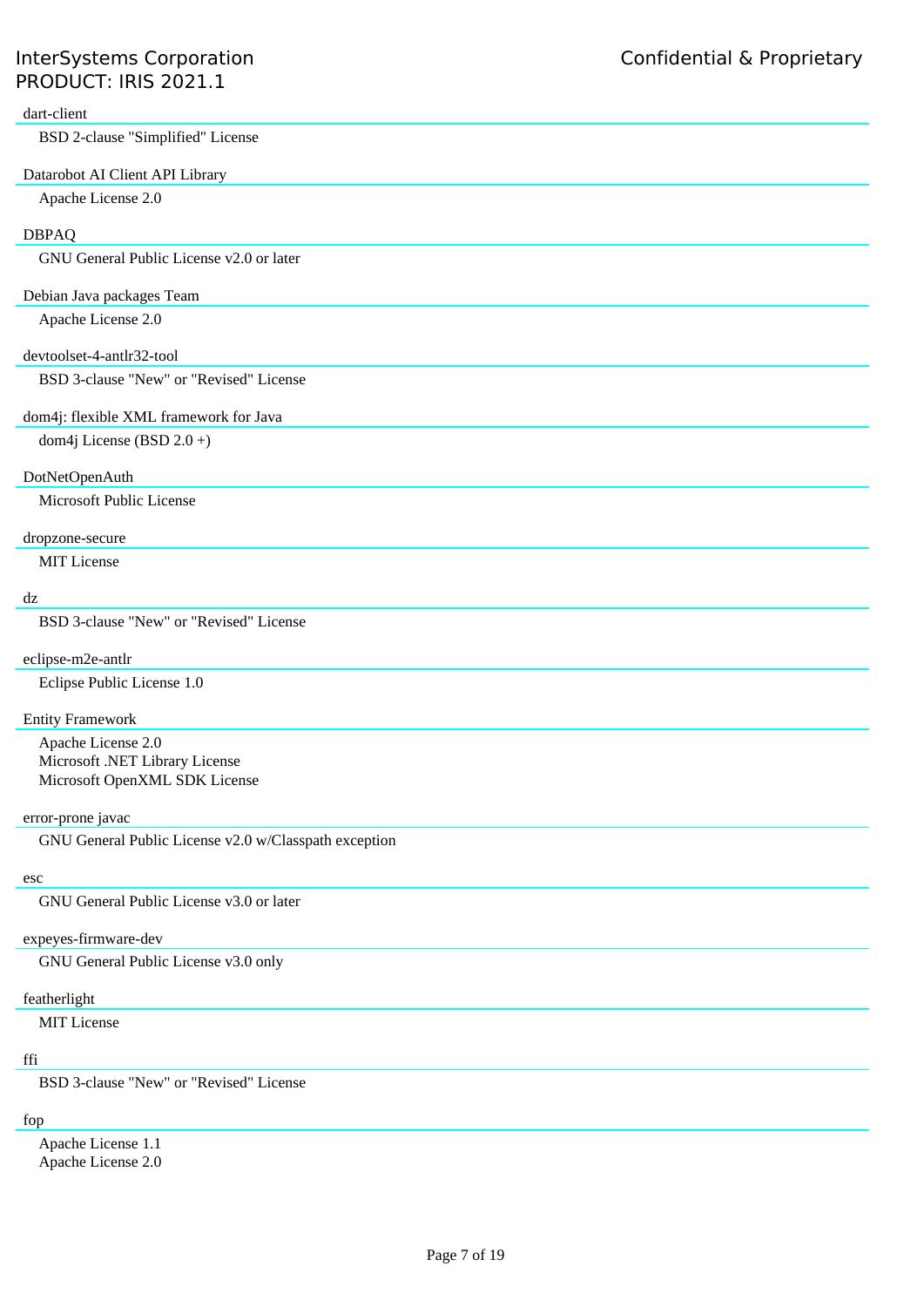| French Mozilla Translation               |
|------------------------------------------|
| GNU General Public License v2.0 or later |
| Mozilla Public License 1.0               |
| Mozilla Public License 1.1               |
| ganache-core                             |
| MIT License                              |
| gerrit.onap.org/r/so                     |
| Apache License 2.0                       |
|                                          |
| <b>GNU Libtool</b>                       |
| GNU General Public License v2.0 or later |
| gohide                                   |
| <b>ISC</b> License                       |
| google-gson                              |
| Apache License 2.0                       |
|                                          |
| google/cel-go                            |
| Apache License 2.0                       |
| GRKOpenSSLFramework                      |
| The Open SSL License                     |
| Guava: Google Core Libraries for Java    |
| Apache License 2.0                       |
|                                          |
| h <sub>2o-algos</sub>                    |
| Apache License 2.0                       |
| h <sub>2o-app</sub>                      |
| Apache License 2.0                       |
| h <sub>2o-core</sub>                     |
| Apache License 2.0                       |
| h <sub>2o-flow</sub>                     |
| Apache License 2.0                       |
| h <sub>2o-genmodel</sub>                 |
| Apache License 2.0                       |
| h <sub>2o-web</sub>                      |
| Apache License 2.0                       |
|                                          |
| holder                                   |
| MIT License                              |

# hunspell

GNU Lesser General Public License v2.1 or later Mozilla Public License 1.1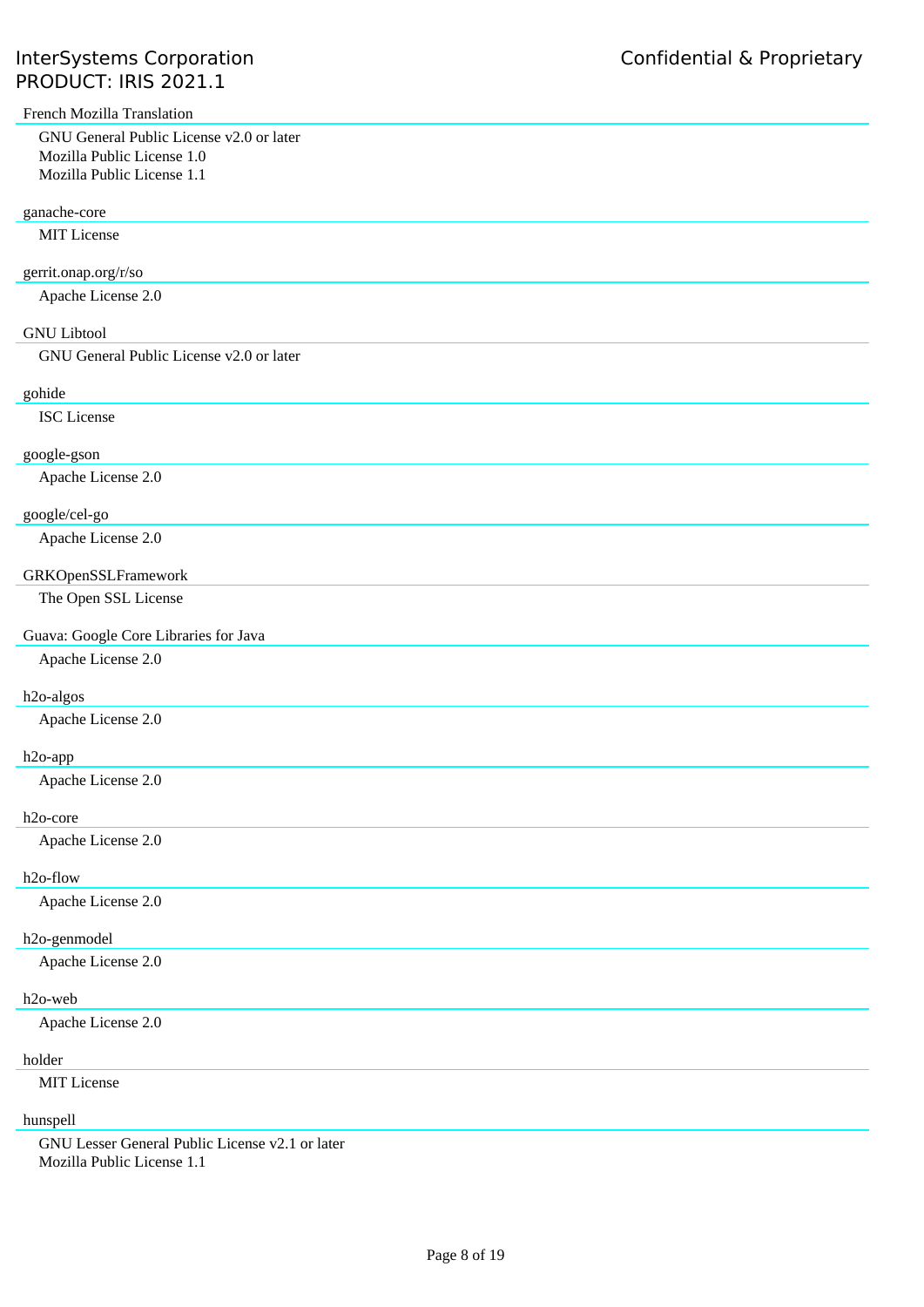#### iamcli

BSD 2-clause "Simplified" License GNU General Public License v2.0 or later Mozilla Public License 1.0

#### ICU for C/C++ (ICU4C)

ICU License MIT v2 with Ad Clause License

#### ICU4J

ICU License

## idna

BSD 3-clause "New" or "Revised" License

#### Image Localization Manager

GNU General Public License v2.0 or later

#### io.opentracing.contrib.specialagent:opentracing-specialagent

Apache License 2.0

#### iODBC

BSD 3-clause "New" or "Revised" License FSF Unlimited License GNU General Public License v2.0 or later GNU Library General Public License v2 or later

## Jackson 2 extensions to the Google HTTP Client Library for Java.

Apache License 2.0

#### jakarta.activation

GNU General Public License v3.0 or later

#### JamesNK/Newtonsoft.Json

MIT License

#### jansi-native

Apache License 2.0

#### Java API for Processing JSON (JSON-P)

Common Development and Distribution License 1.1 Sun GPL With Classpath Exception v2.0

## Java API for XML Web Services 2.2

Common Development and Distribution License 1.1 GNU General Public License v2.0 w/Classpath exception

#### Java Architecture for XML Binding

Common Development and Distribution License 1.1 GNU General Public License v2.0 w/Classpath exception

## Java(TM) API for XML-Based Web Services 2.3

Eclipse Distribution License - v 1.0

## JavaBeans Activation Framework fork for Android

Common Development and Distribution License 1.0 GNU General Public License v2.0 w/Classpath exception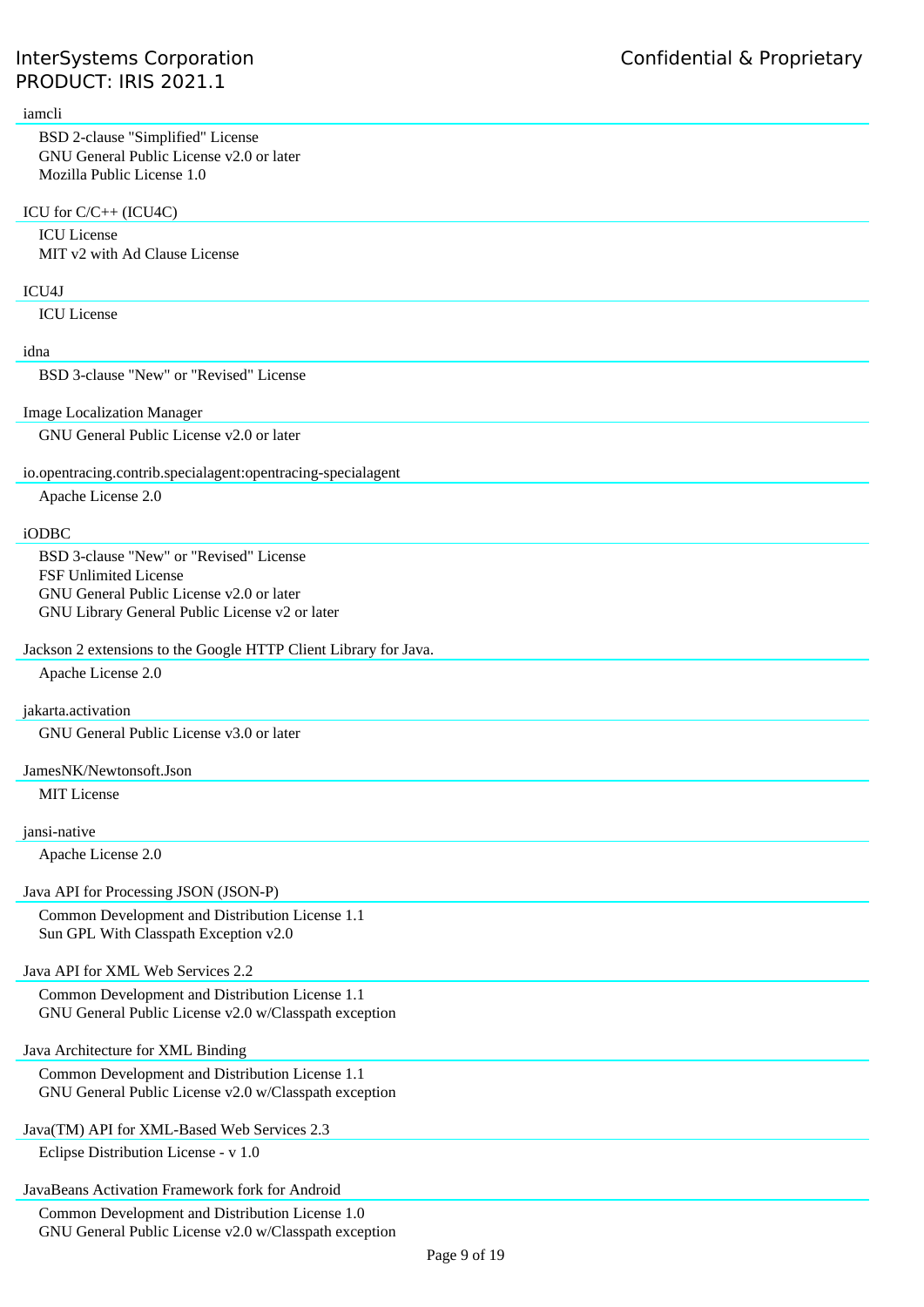#### Javac compiler

Sun GPL With Classpath Exception v2.0

## JavaCPP Presets for CPython

Apache License 2.0 GNU General Public License v2.0 w/Classpath exception GNU General Public License v3.0 or later Python Software Foundation License 2.0

#### Javax Inject from the JSR-330 Expert Group

Apache License 2.0

### JAX-RS Analyzer

Apache License 2.0

## jaxen

BSD 3-clause "New" or "Revised" License

#### jdk4py

Apache License 2.0

## JDOM

Jdom License

#### JEuclid

Apache License 2.0

## jq-console

MIT License

## jQuery

MIT License

# jQuery UI

GNU General Public License v2.0 or later MIT License

## jquery.min.js

ISC License

## JS-humanize

MIT License

#### JSDT compat

GNU General Public License v2.0 w/Classpath exception

#### JSON-java

MIT License

## jspwiki

GNU Lesser General Public License v2.1 only

### JSR 353 (JSON Processing) API

Common Development and Distribution License 1.1 Sun GPL With Classpath Exception v2.0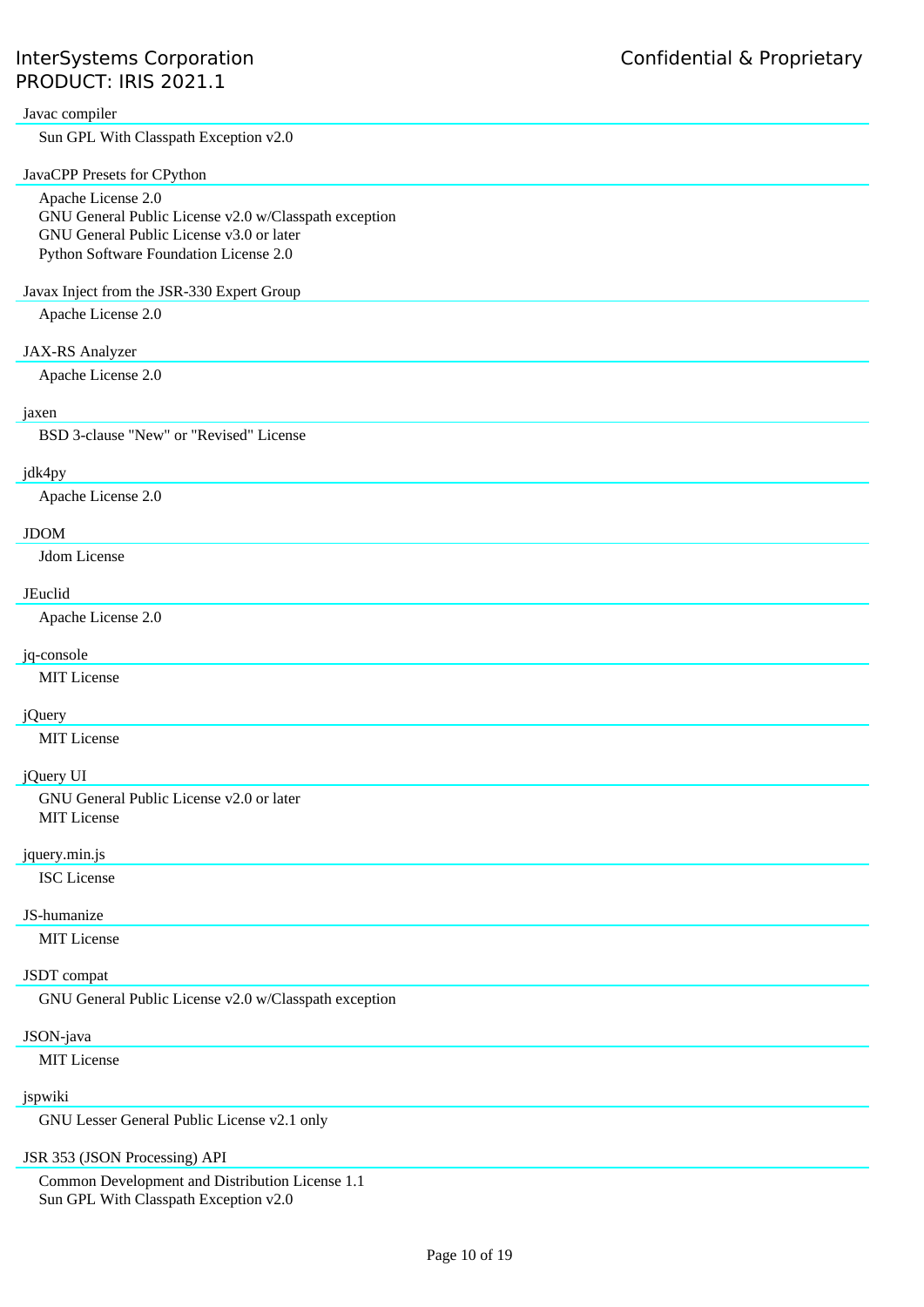# JSR-250 Common Annotations for the JavaTM Platform Common Development and Distribution License 1.0 jsr330-api Apache License 2.0 JUnit Eclipse Public License 1.0 jws-api Eclipse Distribution License - v 1.0 karma-spec-studio ISC License KIELER Eclipse Public License 1.0 libantlr4-runtime-java BSD 3-clause "New" or "Revised" License libfontbox-java Apache License 2.0 libiodbc BSD 3-clause "New" or "Revised" License GNU Library General Public License v2 or later libiodbc2 BSD 3-clause "New" or "Revised" License GNU Lesser General Public License v2.1 or later libjbig2-imageio-java Apache License 2.0 libpaho-mqtt-dev Eclipse Public License 2.0

#### libpython3.6-stdlib

CNRI Python License Python Software Foundation License 2.0

#### libretro-gw

zlib License

#### libssh2

BSD 3-clause "New" or "Revised" License

#### libstringtemplate4-java

BSD 3-clause "New" or "Revised" License

## lmdb

Open LDAP Public License Open LDAP Public License v2.8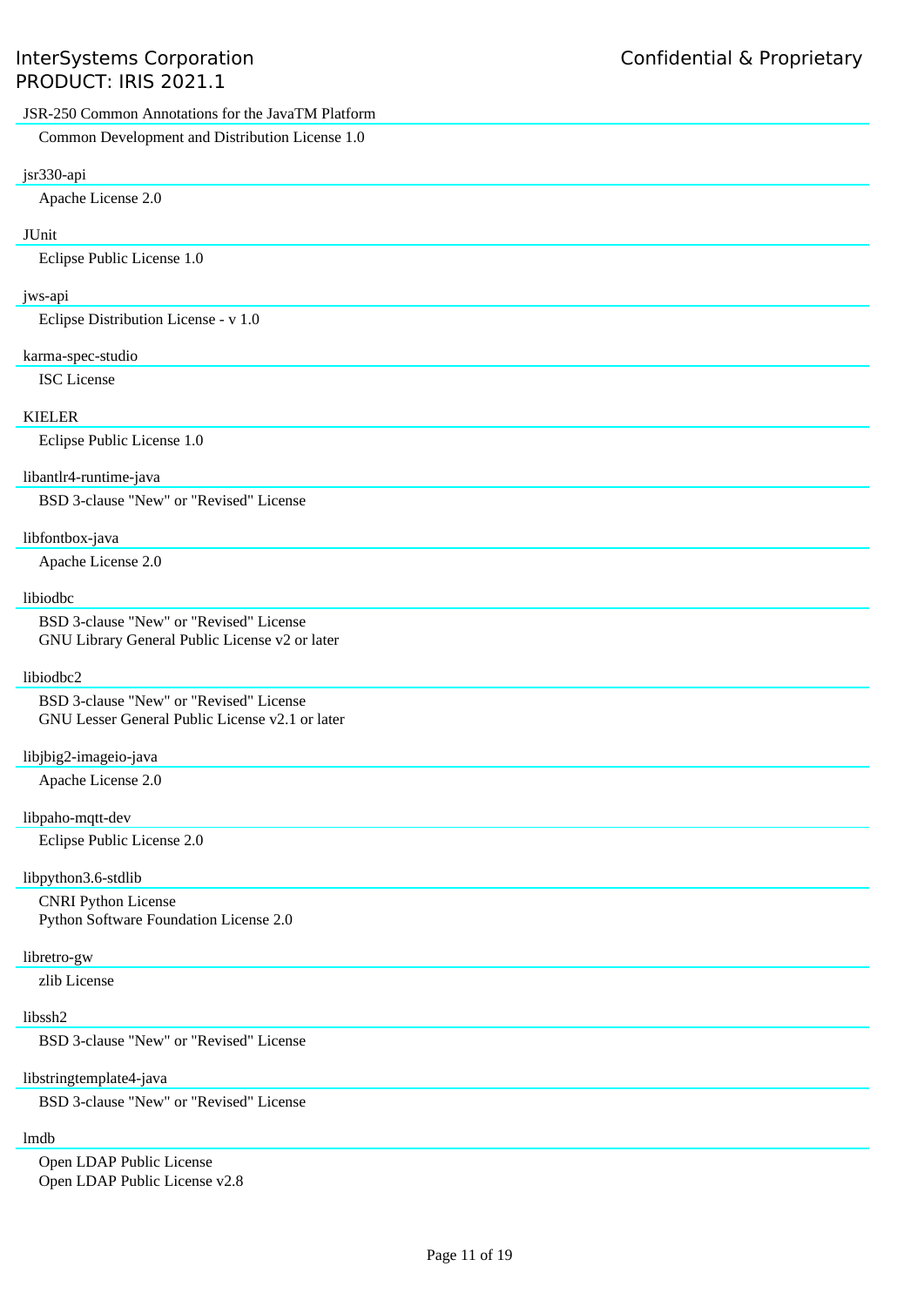| 1z4                                                                                                                    |
|------------------------------------------------------------------------------------------------------------------------|
| BSD 3-clause "New" or "Revised" License<br>GNU General Public License v2.0 or later                                    |
| lz4/lz4-java                                                                                                           |
| Apache License 2.0                                                                                                     |
| Math.NET Iridium                                                                                                       |
| GNU Lesser General Public License v2.1 only                                                                            |
| Maven Artifact Resolver SPI                                                                                            |
| Apache License 2.0                                                                                                     |
| Maven Builder Support                                                                                                  |
| Apache License 2.0                                                                                                     |
| Maven Wagon API                                                                                                        |
| Apache License 2.0                                                                                                     |
| Maven Wagon File Provider                                                                                              |
| Apache License 2.0                                                                                                     |
| Medium/phantomjs                                                                                                       |
| Apache License 2.0                                                                                                     |
| Microsoft Visual Studio                                                                                                |
| Microsoft Visual C++ 2010 SP1 Runtime License                                                                          |
|                                                                                                                        |
| Microsoft.DotNet.PlatformAbstractions<br>MIT License                                                                   |
|                                                                                                                        |
| Microsoft.Extensions.DependencyModel                                                                                   |
| MIT License                                                                                                            |
| Microsoft.VisualStudio.CoreUtility                                                                                     |
| Microsoft Visual Studio 2017 Pre-release License                                                                       |
| Microsoft.VisualStudio.Imaging                                                                                         |
| Microsoft Visual Studio 2015 SDK EULA                                                                                  |
|                                                                                                                        |
| Microsoft.VisualStudio.OLE.Interop                                                                                     |
| Microsoft Visual Studio 2013 Professional and Trial Versions License                                                   |
| Microsoft. VisualStudio. Shell. Immutable. 14.0                                                                        |
| Microsoft Visual Studio 2015 SDK EULA                                                                                  |
| Microsoft.VisualStudio.Shell.Interop                                                                                   |
| Microsoft Visual Studio 2013 Professional and Trial Versions License                                                   |
|                                                                                                                        |
| Microsoft.VisualStudio.Shell.Interop.8.0<br>Microsoft Visual Studio 2005 Professional License for non-redistributables |
|                                                                                                                        |
| Microsoft.VisualStudio.Shell.Interop.9.0                                                                               |
| Microsoft Visual Studio 2017 Pre-release License                                                                       |
| Microsoft. VisualStudio. TextManager. Interop                                                                          |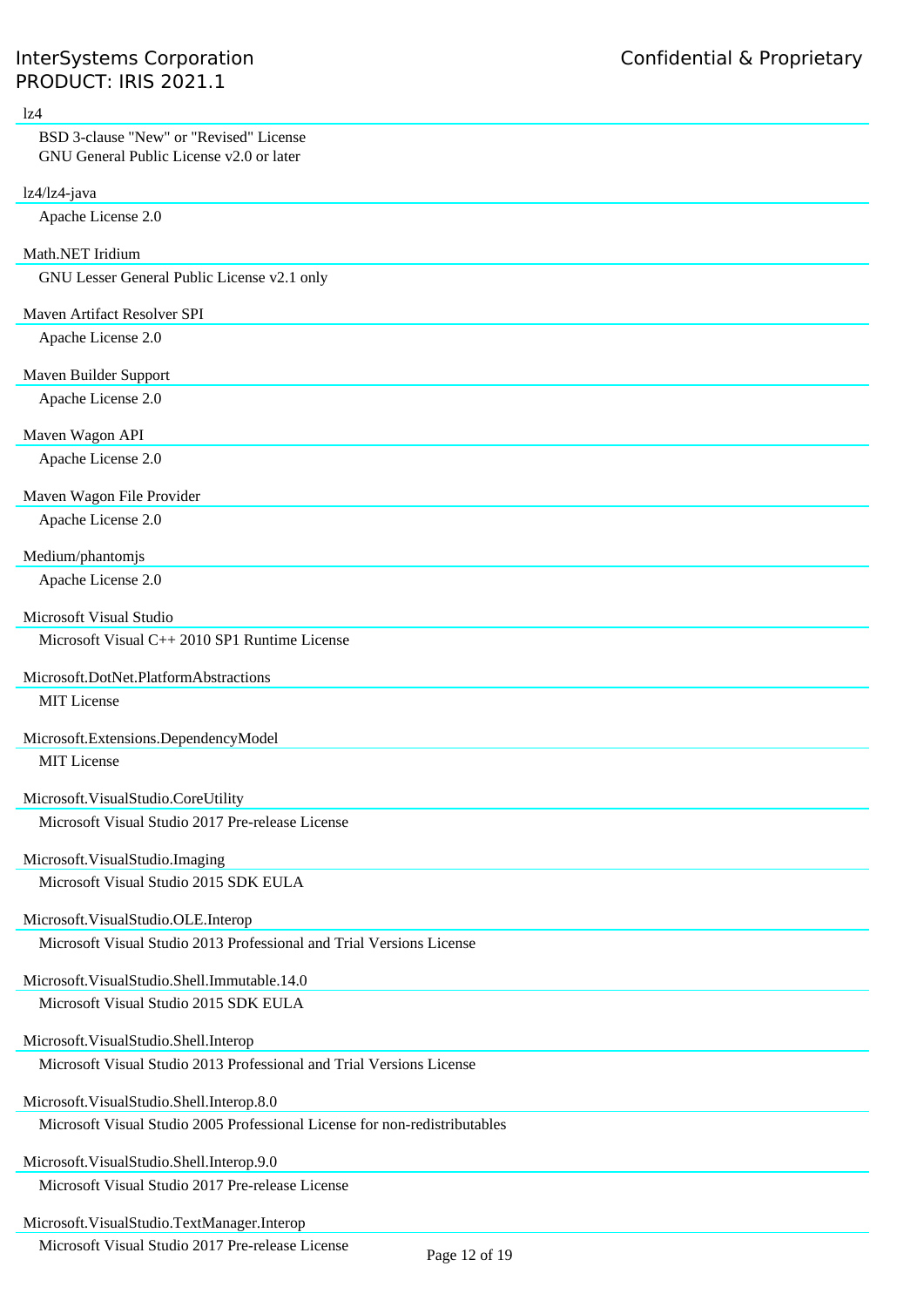| Microsoft.VisualStudio.TextManager.Interop.8.0                                |
|-------------------------------------------------------------------------------|
| Microsoft Visual Studio 2017 Pre-release License                              |
| Microsoft.VisualStudio.Validation                                             |
| MIT License                                                                   |
| mingw32-pthreads                                                              |
| GNU Library General Public License v2 or later                                |
|                                                                               |
| Mockito<br><b>MIT</b> License                                                 |
|                                                                               |
| moment/moment                                                                 |
| <b>MIT</b> License                                                            |
| monmohan/xferspdy                                                             |
| BSD 3-clause "New" or "Revised" License                                       |
| Mozilla Firefox                                                               |
| GNU General Public License v2.0 or later                                      |
| GNU Lesser General Public License v2.1 or later<br>Mozilla Public License 1.1 |
|                                                                               |
| nanocurrency/nano-node                                                        |
| BSD 3-clause "New" or "Revised" License                                       |
| nashorn                                                                       |
| GNU General Public License v2.0 w/Classpath exception                         |
| node-dev-x                                                                    |
| <b>ISC</b> License                                                            |
| Node.js                                                                       |
| MIT License                                                                   |
|                                                                               |
| Node.js redist                                                                |
| MIT License                                                                   |
| nodejs-current-dev                                                            |
| MIT License                                                                   |
| nodejs-mozilla                                                                |
| MIT License                                                                   |
| NuGet.CommandLine                                                             |
| Apache License 2.0                                                            |
| ojdkbuild/ojdkbuild                                                           |
| GNU General Public License v2.0 only                                          |
|                                                                               |
| OpenCCM<br>$GNII$ esser General Public License $v^2$ 1 or later               |

GNU Lesser General Public License v2.1 or later

# opencsv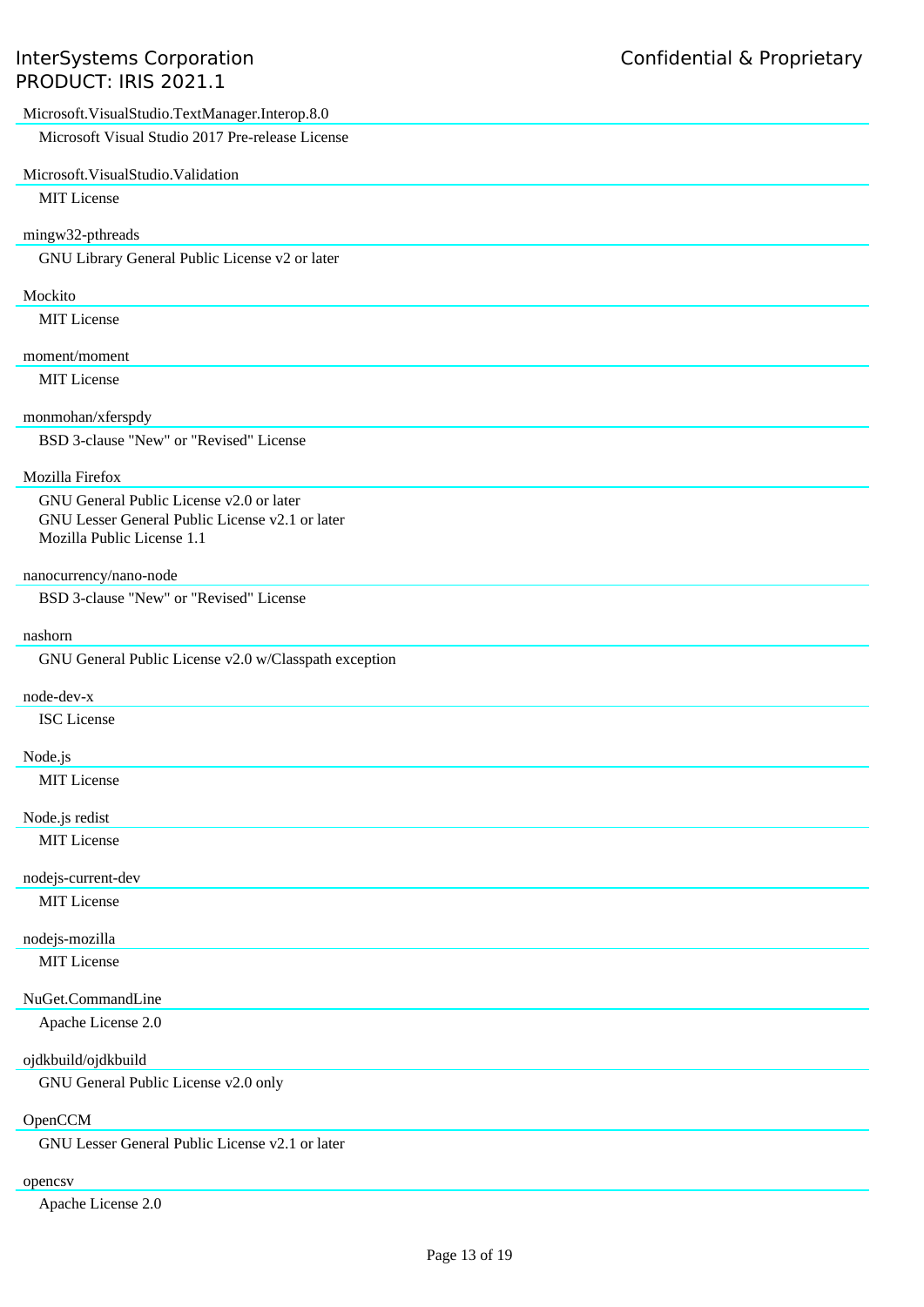## OpenJDK

[base] Historical Permission Notice and Disclaimer (base license) Apache License 1.1 Apache License 2.0 Bigelow & Holmes and URW++ GmbH Luxi Font License Bitstream Vera Fonts Copyright BSD 2-clause "Simplified" License BSD 3-clause "New" or "Revised" License BSD 4-clause "Original" or "Old" License BSD-4-Clause (University of California-Specific) CID Font Code Public License v. 1.0 GLX Public License v. 1 GNU Affero General Public License v3.0 GNU General Public License v1.0 or later GNU General Public License v2.0 or later GNU General Public License v2.0 w/Classpath exception GNU General Public License v2.0 with Exceptions GNU Lesser General Public License v2.1 or later GNU Library General Public License v2 or later Independent JPEG Group License Internet Society - RFC License ISC License libpng License MIT Historical Permission License 3 MIT License MIT v2 with Ad Clause License Mozilla Public License 2.0 NVIDIA License Open Group License Public Domain Sax Public Domain Notice Sun GPL With Classpath Exception v2.0 W3C Software Notice and License (2002-12-31) X11 License XFree86 License 1.1 zlib License

## OpenJDK ORB

GNU General Public License v3.0 or later

#### OpenJDK8 javabeans for android.

GNU General Public License v2.0 w/Classpath exception

## OpenLDAP

BSD 4-clause "Original" or "Old" License Internet Society - RFC License ISC License MIT Historical Permission License 3 MIT License Open LDAP Public License v2.8 Spencer License 97

## **OpenSSL**

SSLeay License The Open SSL License

#### opsi

GNU General Public License v2.0 or later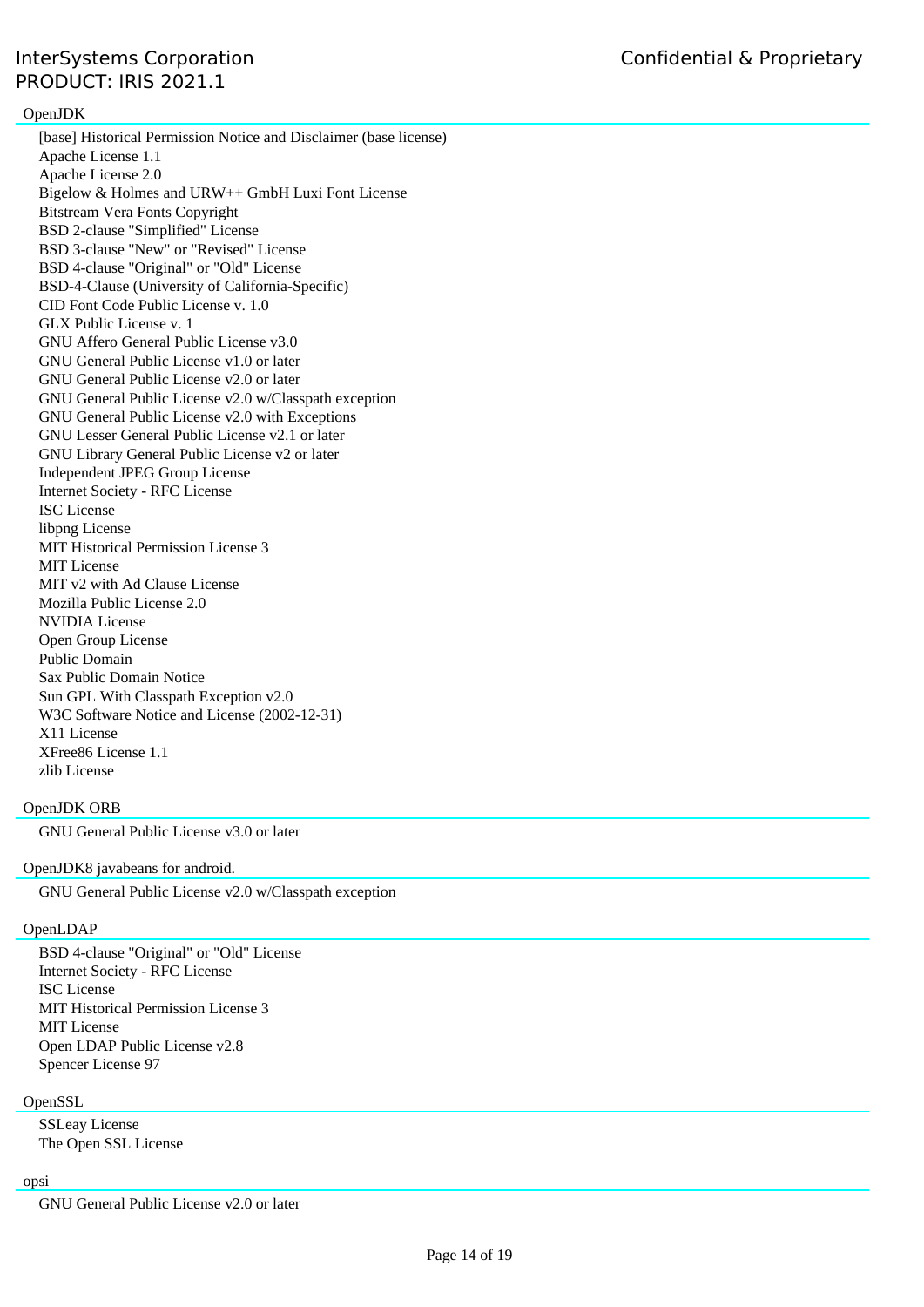org.apache.xmlgraphics:batik-i18n

Apache License 2.0

#### org.apache.xmlgraphics:batik-svgbrowser

Apache License 2.0

## owl-carousel-ksd

MIT License

# paho-c

BSD 3-clause "New" or "Revised" License Eclipse Public License 1.0

## paho.mqtt.c-examples

Eclipse Public License 2.0

## pangomm

GNU Lesser General Public License v2.1 or later

## patchy-gg-scraper

MIT License

#### pdf-reader

MIT License

#### PDFBox

Apache License 2.0

### PDFBox JBIG2 ImageIO plugin

Apache License 2.0

## pdfsam

GNU Affero General Public License v3.0

#### perl-Config-General

GNU General Public License v1.0 or later

## photosharing

The Unlicense

## php-pecl-uuid

GNU Library General Public License v2 or later

## Piwik

Apache License 2.0 Creative Commons Attribution Share Alike 3.0 GNU Affero General Public License v3.0 GNU General Public License v2.0 or later GNU General Public License v3.0 or later GNU Lesser General Public License v2.1 or later GNU Lesser General Public License v3.0 or later

## Plexus

Apache License 2.0

## Plexus Security Dispatcher Component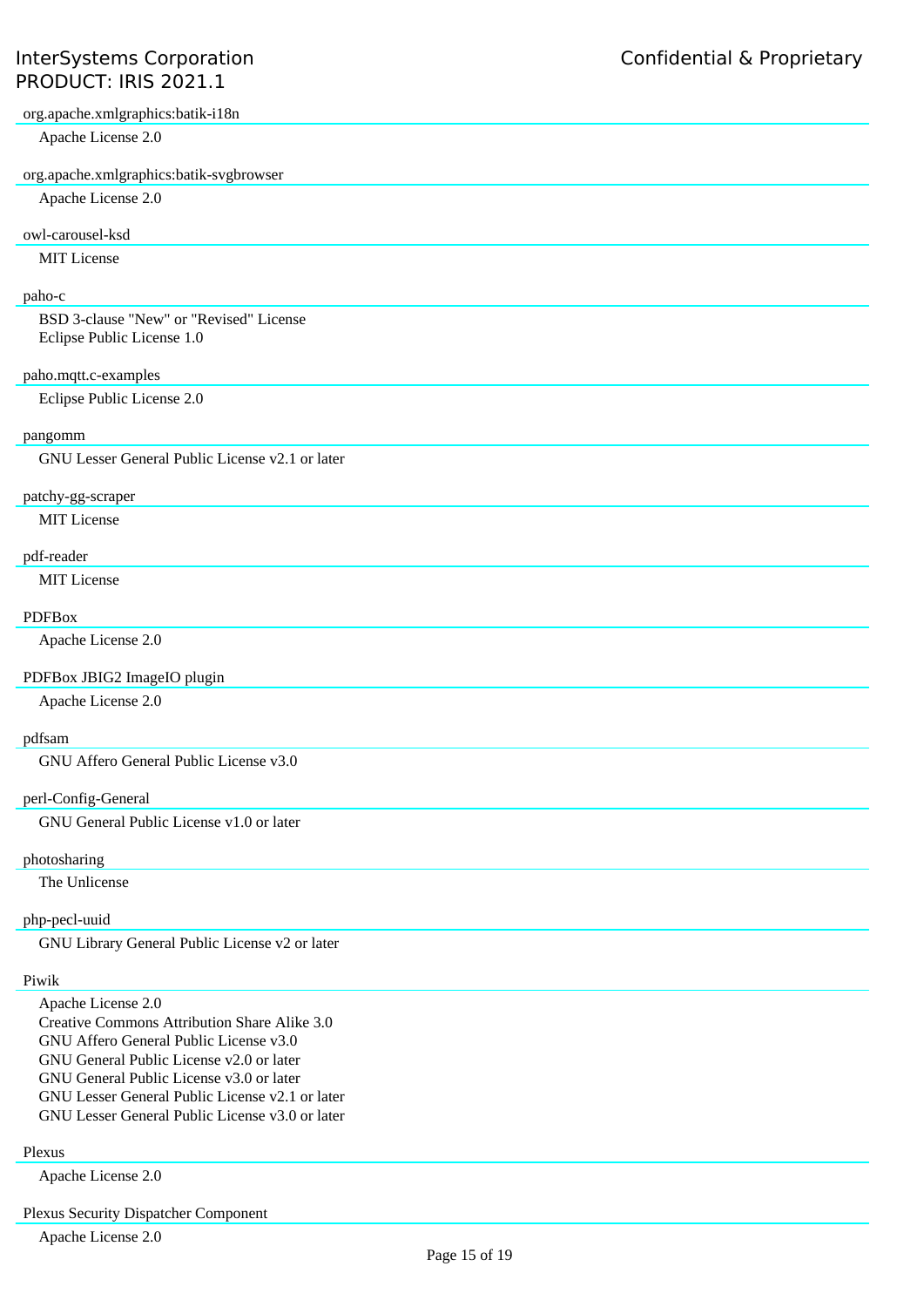## plexus-cipher

Apache License 2.0

## plexus-sec-dispatcher

Apache License 2.0

## pypi/setuptools

MIT License

Python Software Foundation License 2.0

#### pystan

GNU General Public License v3.0 only

#### Python (32-bit)

Python 3.0a1 License

## Python programming language

Python Software Foundation License 2.0

# python-docs

Python Software Foundation License 2.0

## python-webencodings

BSD 3-clause "New" or "Revised" License

## python-wheel

MIT License

## python/cpython-bin-deps

SSLeay License The Open SSL License

# python3

Python Software Foundation License 2.0

## python3-stdlib-extensions

BeOpen.com License Agreement for Python 2.0 CNRI Python License Python Software Foundation License 2.0 Stichting Mathematisch License

#### QDox

Apache License 2.0

#### **OUnit**

MIT License

#### RapidXml

Boost Software License 1.0 MIT License

## re-motion

GNU Affero General Public License v3.0

## RMIC compiler

Common Development and Distribution License 1.1 GNU General Public License v3.0 or later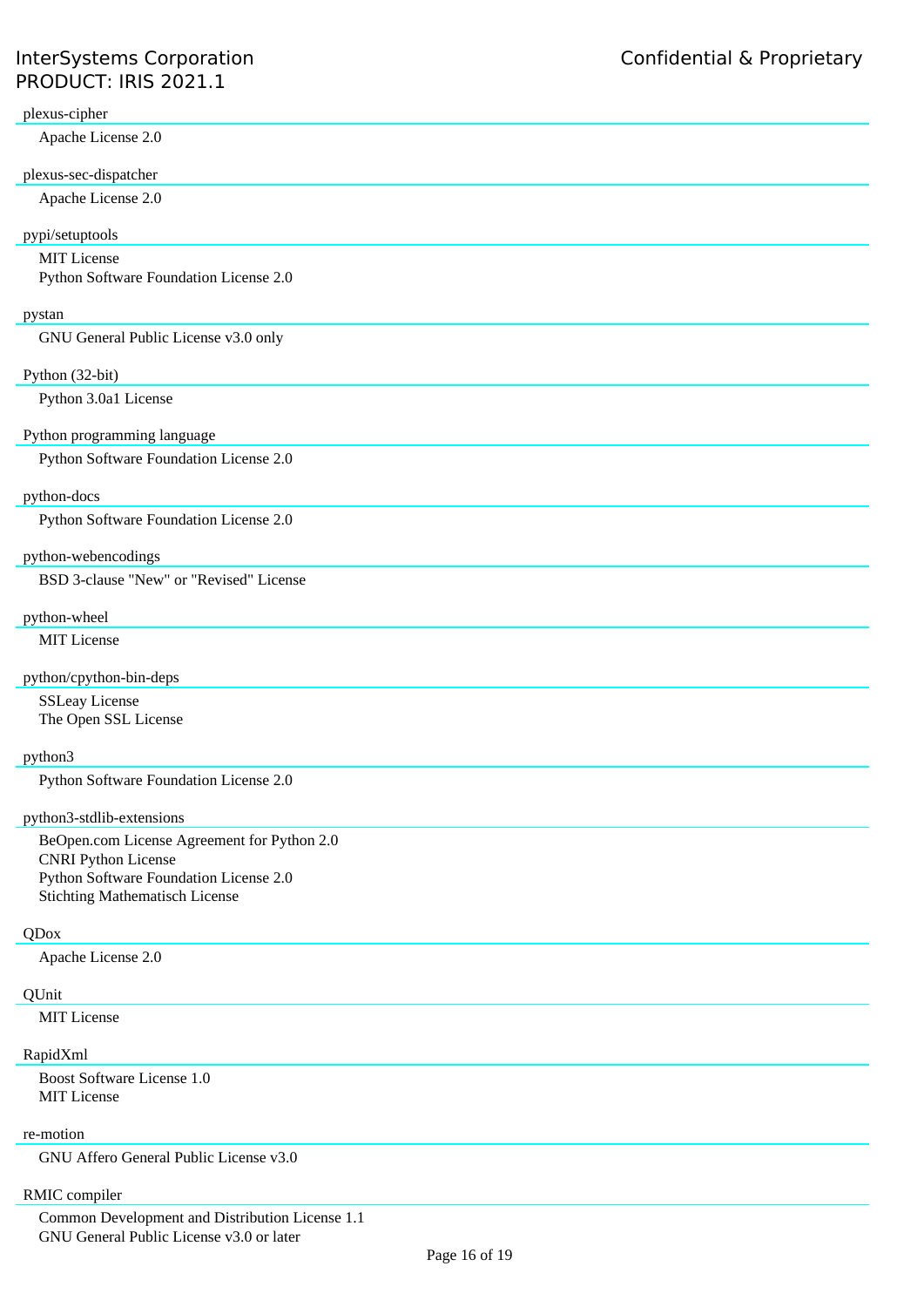## Rserve client back-end for REngine

GNU Lesser General Public License v2.1 only

#### SAP JCo Dependency

Apache License 2.0 Basic Proprietary Commercial License

#### sap4ruby

MIT License

#### saxon

Mozilla Public License 1.0

# Saxon XSLT and XQuery Processor

Mozilla Public License 1.0 Mozilla Public License 2.0

#### Saxon-HE

Mozilla Public License 1.0

#### Seamly2D

GNU General Public License v3.0 only

## serializer

Apache License 2.0

## shadowserver

MIT License

#### ShiningPanda Plugin

GNU Affero General Public License v3.0

#### Simulation of Urban MObility

GNU General Public License v3.0 or later

#### smtlk-dotdotdot

MIT License

#### Sonar :: Duplications

GNU Lesser General Public License v3.0 or later

#### SourceAFIS

BSD 3-clause "New" or "Revised" License

## Spry framework

BSD 3-clause "New" or "Revised" License

## StAX

Apache License 2.0

## stringtemplate4

BSD 3-clause "New" or "Revised" License

## System.Security.Cryptography.ProtectedData

MIT License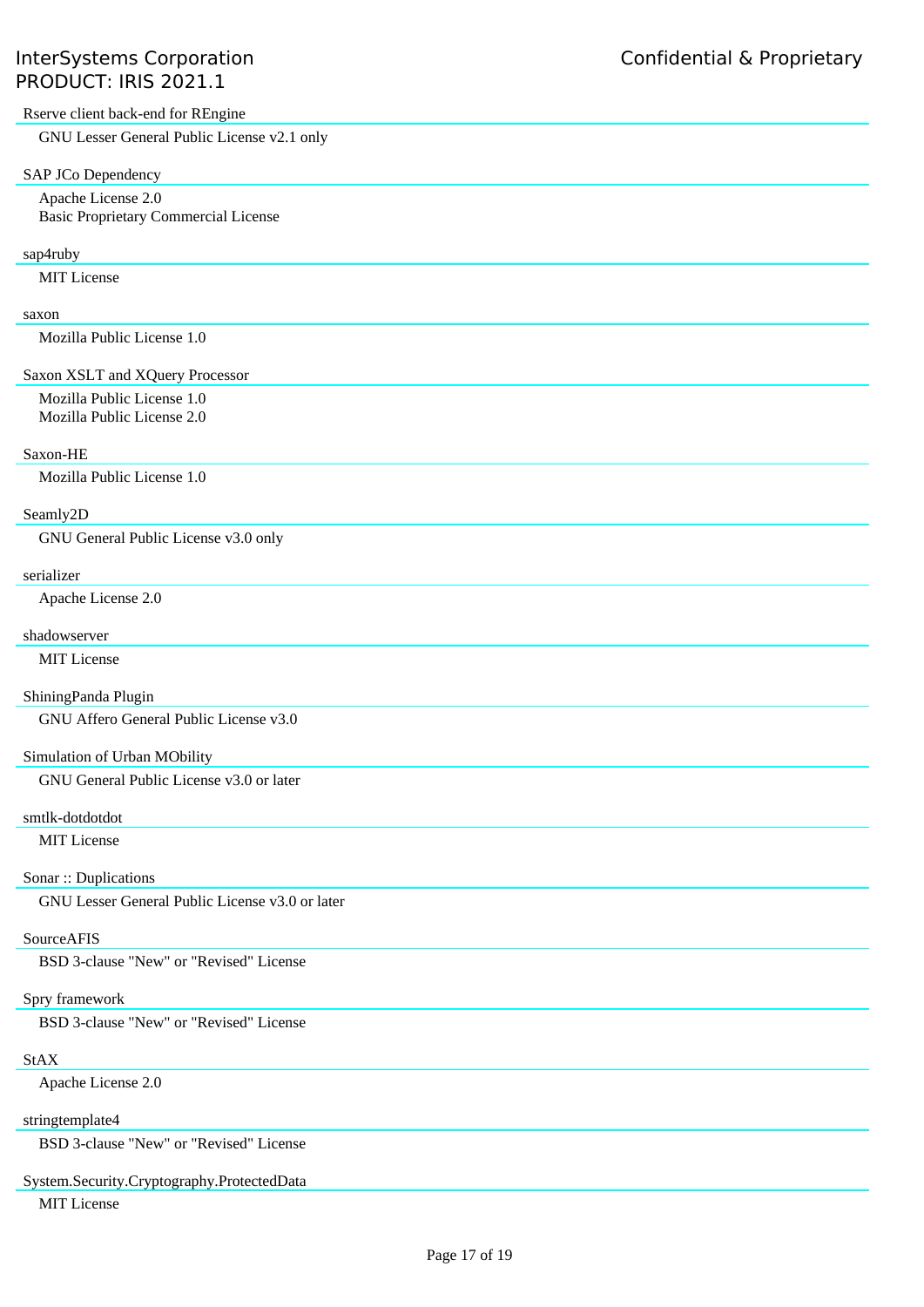## temply-web

MIT License

#### The Netwide Assembler

BSD 2-clause "Simplified" License

## tor

BSD 3-clause "New" or "Revised" License

#### tor-android

BSD 3-clause "New" or "Revised" License

## typeahead.js

MIT License

#### UIMA Base: uimaj-core

Apache License 2.0

#### unixODBC

GNU General Public License v2.0 or later GNU Lesser General Public License v2.1 or later GNU Library General Public License v2 or later

## Vaadin

Apache License 2.0

#### Visual C++ Redistributable for Visual Studio

Microsoft Visual Studio Professional 2012 and Trial Edition License

#### War Data - Client - Speedball Runtime Engine

GNU General Public License v2.0 or later

## Windows Installer XML (WiX) toolset

Microsoft Reciprocal License

#### WLLedit

GNU General Public License v3.0 or later

#### xerces-c-doc

Apache License 2.0

# xgboost4j-linux-gpuv4

Apache License 2.0

## xgboost4j-linux-minimal

Apache License 2.0

# XML Commons External Components XML APIs Extensions

Apache License 2.0

# xml-apis

Apache License 2.0

# xmpbox